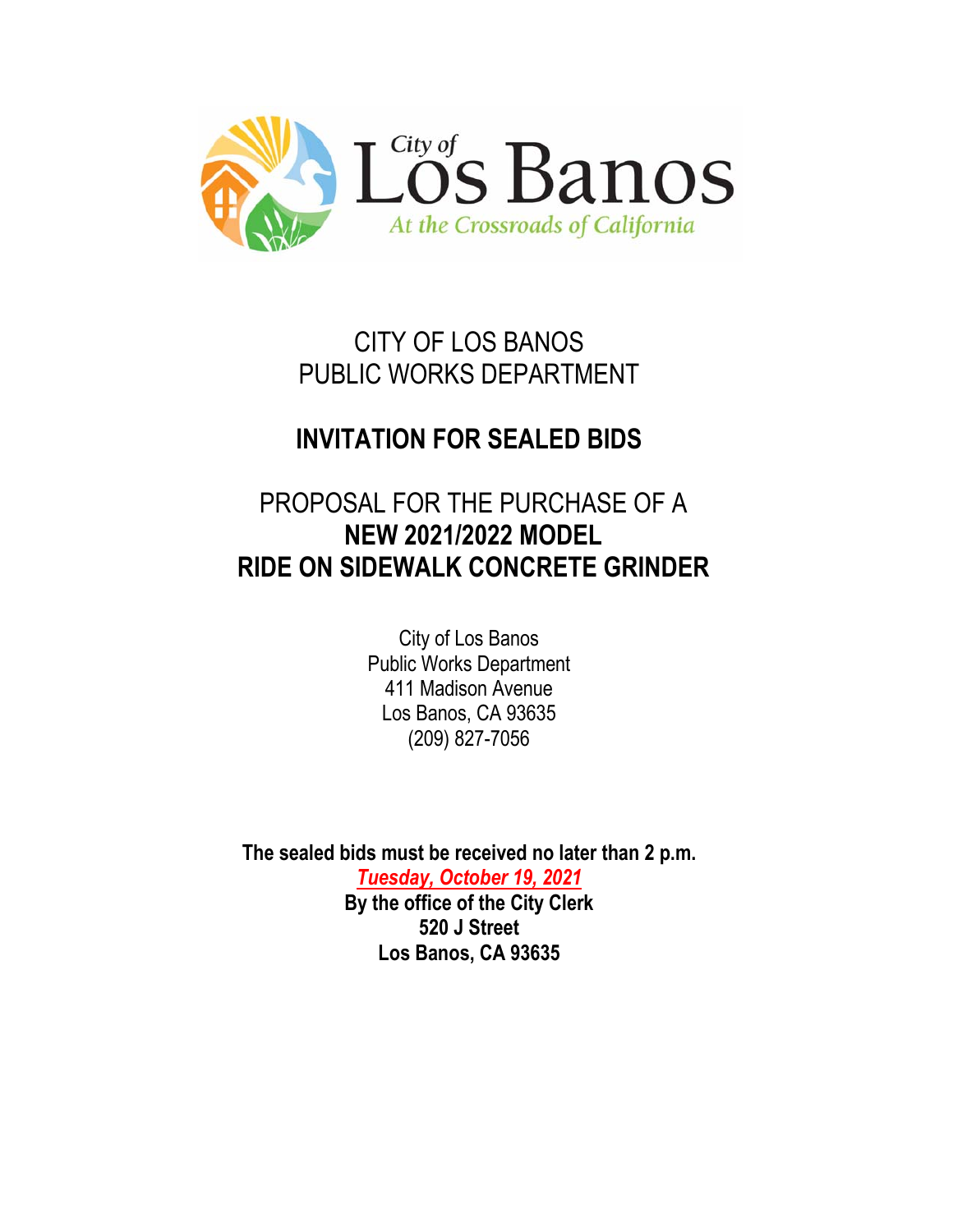## **INVITATION FOR SEALED BIDS**

CITY OF LOS BANOS PUBLIC WORKS DEPARTMENT 411 Madison Avenue Los Banos, CA 93635 (209) 827-7056

NOTICE IS HEREBY GIVEN that the LOS BANOS PUBLIC WORKS DEPARTMENT (herein called the "Owner") invites and will receive sealed bids up to the hour of **2:00 p.m. Pacific Daylight Savings Time (PDT)** on *Tuesday, October 19, 2021* for the purchase of **one (1) New 2021/2022 Model Ride On Sidewalk Concrete Grinder**. At said time, sealed Bid Proposal (herein called the "Bid") will be publicly opened and read aloud in the City of Los Banos Council Chambers by the office of the City Clerk at:

### **Los Banos City Hall 520 "J" Street Los Banos, California 93635**

Questions regarding the Bid Documents are to be directed to Dan Bronson, Public Works Fleet Coordinator, by email at [dan.bronson@losbanos.org.](mailto:dan.bronson@losbanos.org)

Bids shall be submitted only on forms provided in the Bid Packet. Bids shall be in the hands of the City Clerk of the City of Los Banos, 520 J Street, Los Banos, California, 93635 on or before the hour of **2:00 p.m. PDT** on *Tuesday,*  **October 19, 2021.** No late Bids will be accepted and will be returned unopened. No oral, telegraphic, electronic, facsimile, or telephone bid submittals or modifications will be considered. Bids received after the bid submittal deadline will be rejected and returned to the Bidder unopened.

The Bid Proposal forms can be obtained from the City of Los Banos website at [www.losbanos.org.](file://MADPUBSVR/PUBWORKS/Gary/CMAQ%20-%20Sweepers/www.losbanos.org)

The City of Los Banos reserves the right to reject any and/or all Bids received.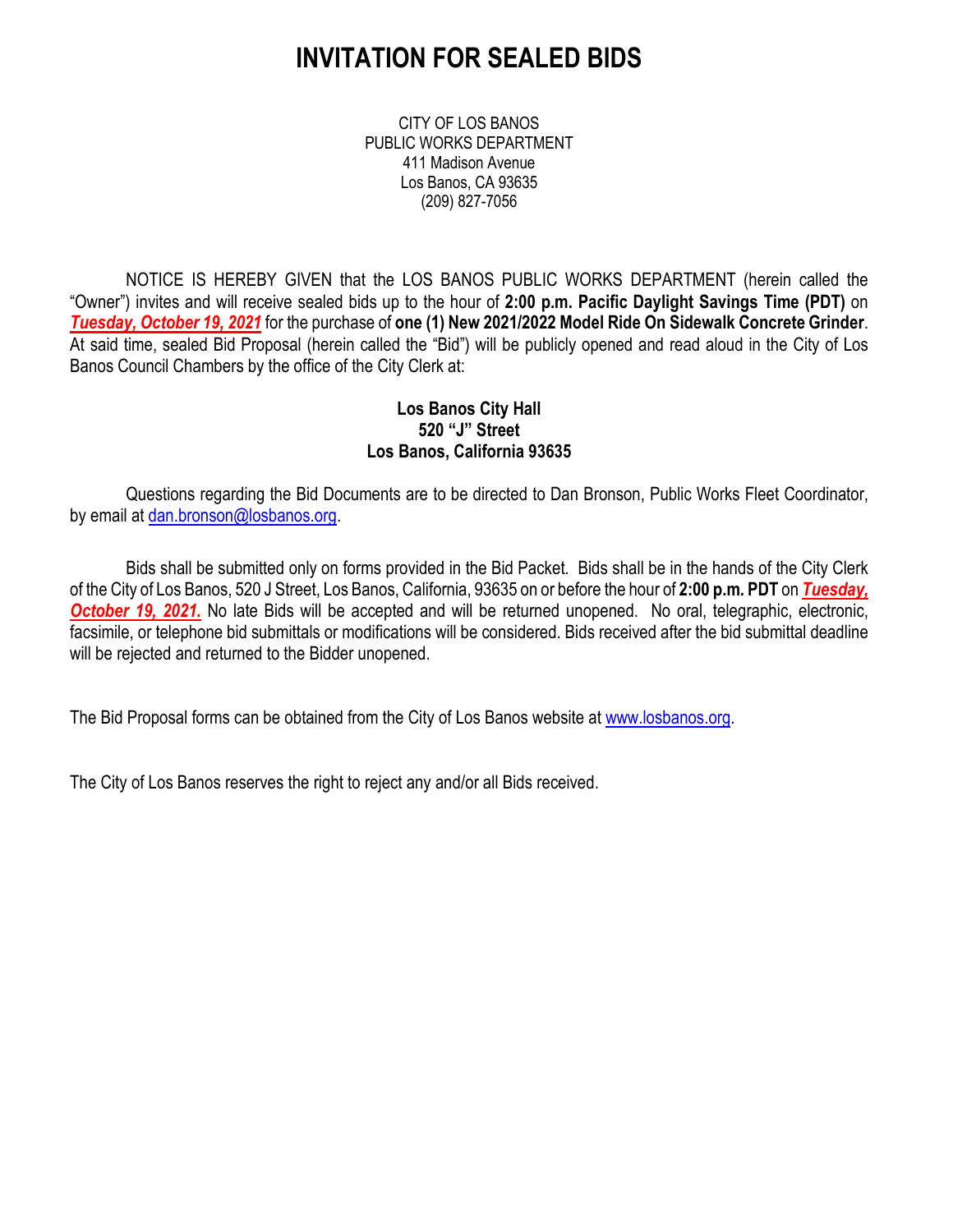## **Information for Bidders**

Bids will be received by the City of Los Banos Office of the City Clerk for the Owner, at the City Council Chambers of the City of Los Banos, 520 J Street, Los Banos, CA, 93635, until **2:00 p.m. Pacific Daylight Savings Time (PDT)**, on *Tuesday, October 19, 2021* then publicly opened and read aloud. Each Bid must contain one complete original set of Bid Proposal Forms. The Bid Proposal forms include "Specifications Compliance" and "Bid Form". The Addendum, if issued, will be posted on the City's website at [www.losbanos.org.](http://www.losbanos.org/) Bidder must acknowledge Addendum, if issued, by submitting signed Addendum with the Bid Proposal Forms. The completed Bid must be submitted in a sealed envelope and addressed to the Owner at 520 J Street, Los Banos, CA 93635. Each sealed envelope containing a Bid must be plainly marked on the outside as "**Ride On Sidewalk Concrete Grinder Bid; Attention City Clerk**", and the envelope shall also bear on the outside, the name of the Bidder, and their address. If forwarded by mail, the sealed envelope containing the Bid Proposal forms must be enclosed in another envelope addressed to the City of Los Banos at 520 J Street, Los Banos, CA, 93635, and both envelopes clearly state "**Ride On Sidewalk Concrete Grinder Bid; Attention City Clerk**".

Total Bid Price must be filled in, in ink or typewritten, and the Bid Form must be fully completed and executed when submitted, unless otherwise indicated. The Bid Form shall be signed by a person or persons legally authorized to bind Bidder to the Contract. The individuals signing each document shall warrant that they are authorized to bind the Bidder. Mistakes must be corrected and the correction inserted; correction must be initialed in ink by person signing the Bid Form. Each Bidder is responsible for the review of the Bid documents.

The Owner may waive any informalities or minor defects or reject any and all Bids. Any Bid may be withdrawn prior to the above scheduled time for the opening of Bid or authorized postponement thereof. Any Bid received after the time and date specified shall not be considered. All Bids shall remain firm for at least ninety (90) calendar days after the date and time of the bid opening unless otherwise specified. Should there be reasons why the Bid cannot be awarded within the specified period; the time may be extended by mutual agreement between the Owner and the Bidder. Award of Bid will be to the lowest responsible Bidder as determined by the Owner. A conditional or qualified Bid will not be accepted. The failure and omission of any Bidder to do any of the foregoing shall not relieve any Bidder from any obligation with respect to the Bid. The Owner will not be responsible for, nor be bound by, any oral instructions, interpretations, or explanations issued by the Owner or its representatives. Any request for clarifications or questions of the bid documents shall be emailed to:

> Dan Bronson, Public Works Fleet Coordinator dan.bronson@losbanos.org

Requests for clarification or questions shall be delivered to the Owner by 5:00 p.m. PDT on *Wednesday,*  **October 6, 2021.** Any Owner response to a request for clarification, questions and answers will be posted to the City's website at [www.losbanos.org](http://www.losbanos.org/) not later than 5:00 p.m. PDT, *Friday, October 8, 2021* and if necessary become a part of the Bid as an Addendum. The proposed timeline of events associated with the awarding of Bid Proposal is:

| Release of Advertisement for Bids           |           | Friday, September 24, 2021  |
|---------------------------------------------|-----------|-----------------------------|
| Deadline to submit questions/clarifications | 5:00 p.m. | Wednesday, October 6, 2021  |
| Addendum/Questions/Clarifications Posted    | 5:00 p.m. | Friday, October 8, 2021     |
| <b>Bid Opening</b>                          | 2:00 p.m. | Tuesday, October 19, 2021   |
| <b>City Council Awards Bid</b>              | 6:00 p.m. | Wednesday, November 3, 2021 |
| Issuance of a Purchase Order                | By        | Friday, November 12, 2021   |

Prior to receiving, the one (1) New 2021/2022 Model Ride On Sidewalk Concrete Grinder will be inspected to insure the Grinder meets the specifications. The new Grinder must be completely assembled, ready to operate, and serviced with **FULL TANK OF FUEL** by Bidder prior to acceptance by the Owner.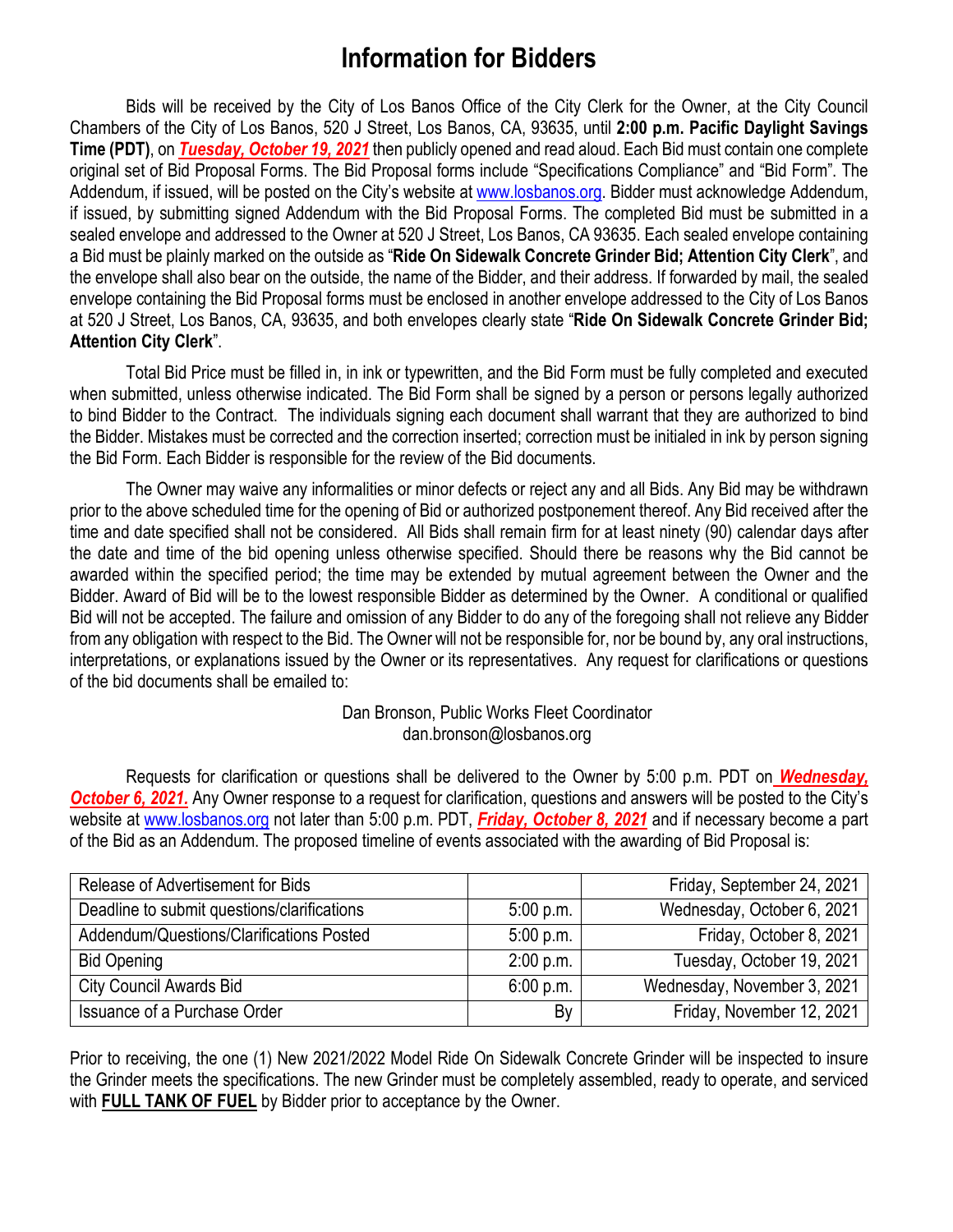## **Specifications Compliance**

The Bidder shall note their compliance with each specification in the box provided with an X or check mark. Each line item requires an X or check mark. **Any specification left blank shall be considered a non-responsive Bid and will be rejected.** Any deviations from the specifications or where submitted literature does not fully support the meeting of the specifications, must be clearly cited and explained by the Bidder in the comment section following the specifications. The Owner will be responsible for determining specifications compliance.

### **Yes No Each line specification requires checking either the Yes or No box**

- □ □ Grinder supplied shall be the manufacturer's current production model and shall be bid with all of the standard equipment as specified in the manufacturer's printed literature. In addition, the Grinder shall include the equipment shown on the subsequent specifications, but may not be limited to said equipment.
- □ □ Bidder shall quote purchase price to include manufacturer's warranty for one (1) New 2021/2022 Ride On Sidewalk Concrete Grinder. The warranty shall commence upon acceptance of the completed Grinder by the Owner.
- □ □ Bidder shall quote the price for the one (1) New 2021/2022 Ride On Sidewalk Concrete Grinder including sales tax, but excluding Federal excise tax. Bidder quote shall include delivery charges to the Owner.
- □ □ Grinder must meet all current air quality standards, California Emission Control Regulations, all Federal Safety Standards, and Department of Motor Vehicle Regulations.
- □ □ Bid shall include delivery date of one (1) New 2021/2022 Ride On Sidewalk Concrete Grinder. The delivery date shall be one hundred eighty (180) calendar days or less from the date of bid award.

□ □ In the event Seller fails to make delivery of the 2021/2022 Ride On Sidewalk Concrete Grinder in accordance with terms of the bid document set forth in the Purchase Agreement, with exception of Force Majeure causes or delays not imputable to Seller, the actual damage to Buyer for the delay will be difficult or impossible to determine. Therefore, in lieu of actual damages, Buyer shall be entitled to receive compensation from Seller in the form of liquidated damages and not as a penalty, and the Seller may be assessed such damages. The amount of such liquidated damages shall be equivalent to one-half of one percent [0.5%] of the value of the 2021/2022 Ride On Sidewalk Concrete Grinder for which this purchase is made for each calendar day of the delayed item. Such liquidated damages shall begin on the first day after the delivery date specified herein has passed. Seller shall be entitled to a grace period of seven (7) calendar days for delivery of the item past the delivery date specified herein, during which period no liquidated damaged will be assessed. If the item is not delivered before the grace period ends, then liquidated damages will be assessed on a retroactive basis as though there was no grace period. Liquidated damages will be limited to a maximum of ten percent [10%] of the unit price of the 2021/2022 Ride On Sidewalk Concrete Grinder.Buyer reserves the right to cancel the contract and be refunded any previous payments if the Seller fails to deliver the 2021/2022 Ride On Sidewalk Concrete Grinder within 240 calendar days from the date of bid award.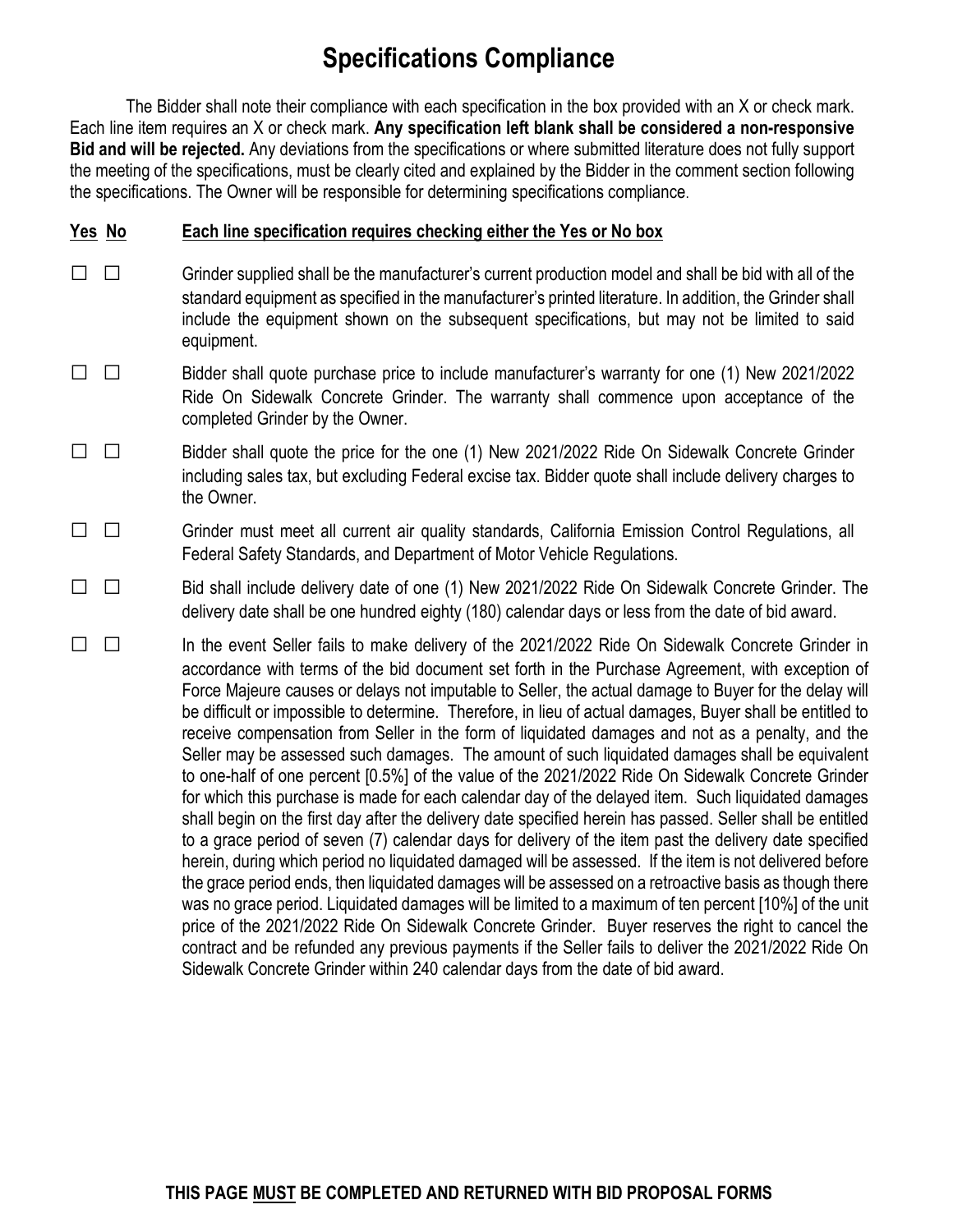### Specifications Compliance - Continued

|                                   | <u>Yes No</u> | Each line specification requires checking either the Yes or No box    |  |
|-----------------------------------|---------------|-----------------------------------------------------------------------|--|
|                                   | П             | (1) New 2021/2022 ride on sidewalk concrete grinder                   |  |
|                                   |               | Operating weight (minimum 2100 lbs)                                   |  |
|                                   |               | Engine power 27 hp (minimum)                                          |  |
|                                   |               | Auxiliary hydraulic function (14GPM pressure 3300psi)                 |  |
|                                   |               | Left to right sequencing valve with seed control                      |  |
|                                   | $\Box$        | Operator controlled flow controls for wheel drive                     |  |
|                                   |               | Factory installed vacuum and A/C generator mounted on side of machine |  |
| <b>Cutter Head Specifications</b> |               |                                                                       |  |
|                                   |               | Operating weight 800 lb                                               |  |
|                                   | $\perp$       | Cutting head to slide right to left while grinding                    |  |
|                                   | $\perp$       | Vertical shaft type                                                   |  |
|                                   |               | 12 carbide tools Rhino W6 or equivalent 20mm shank                    |  |
|                                   |               | Vacuum tube for dust collection                                       |  |
|                                   |               | Depth control skids                                                   |  |
|                                   |               | Spray system for dust suppression and cutter cooling                  |  |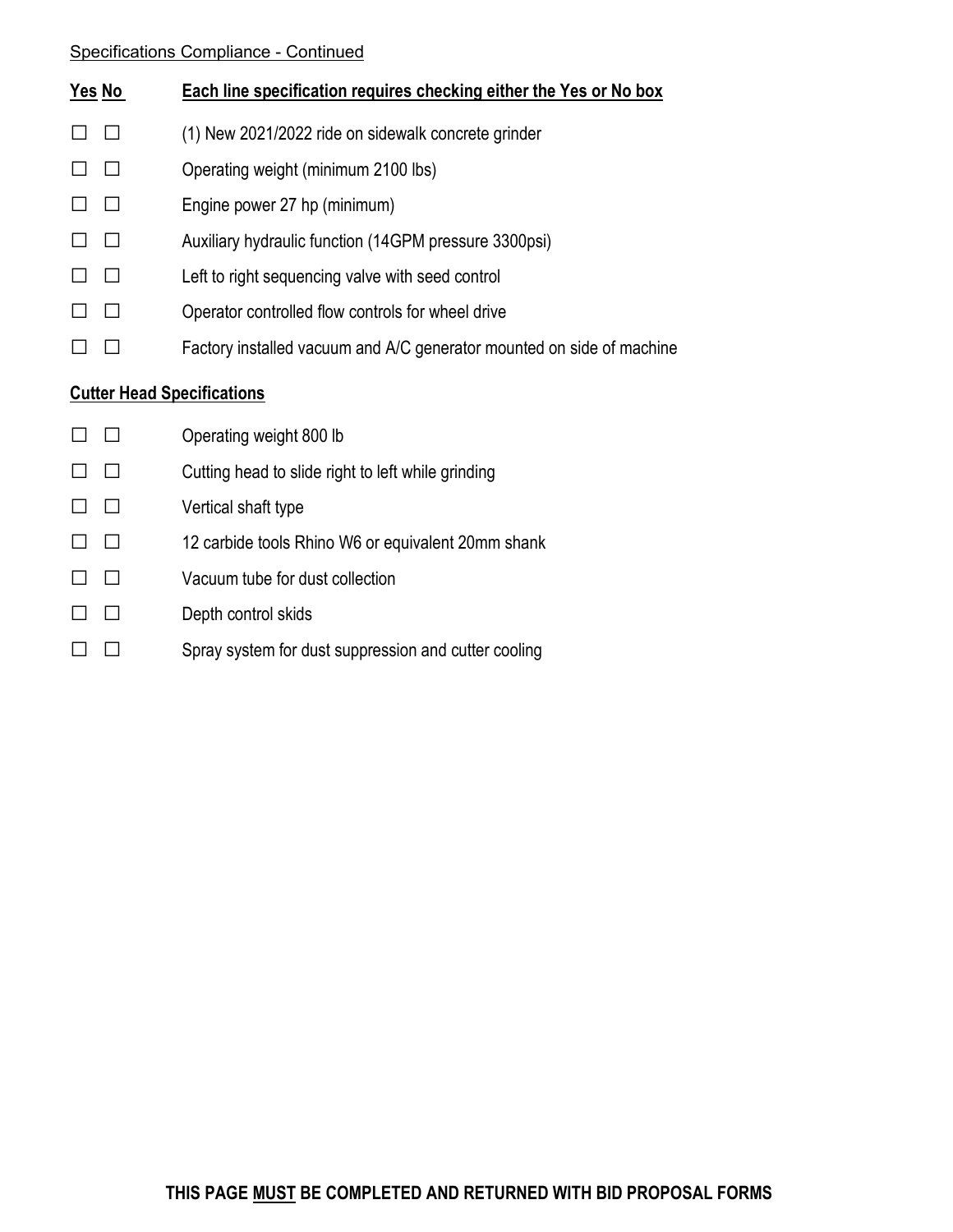### **Comments:**

Bidder shall fully describe every variance, exception, and /or deviation. **If none, please enter "NONE"**